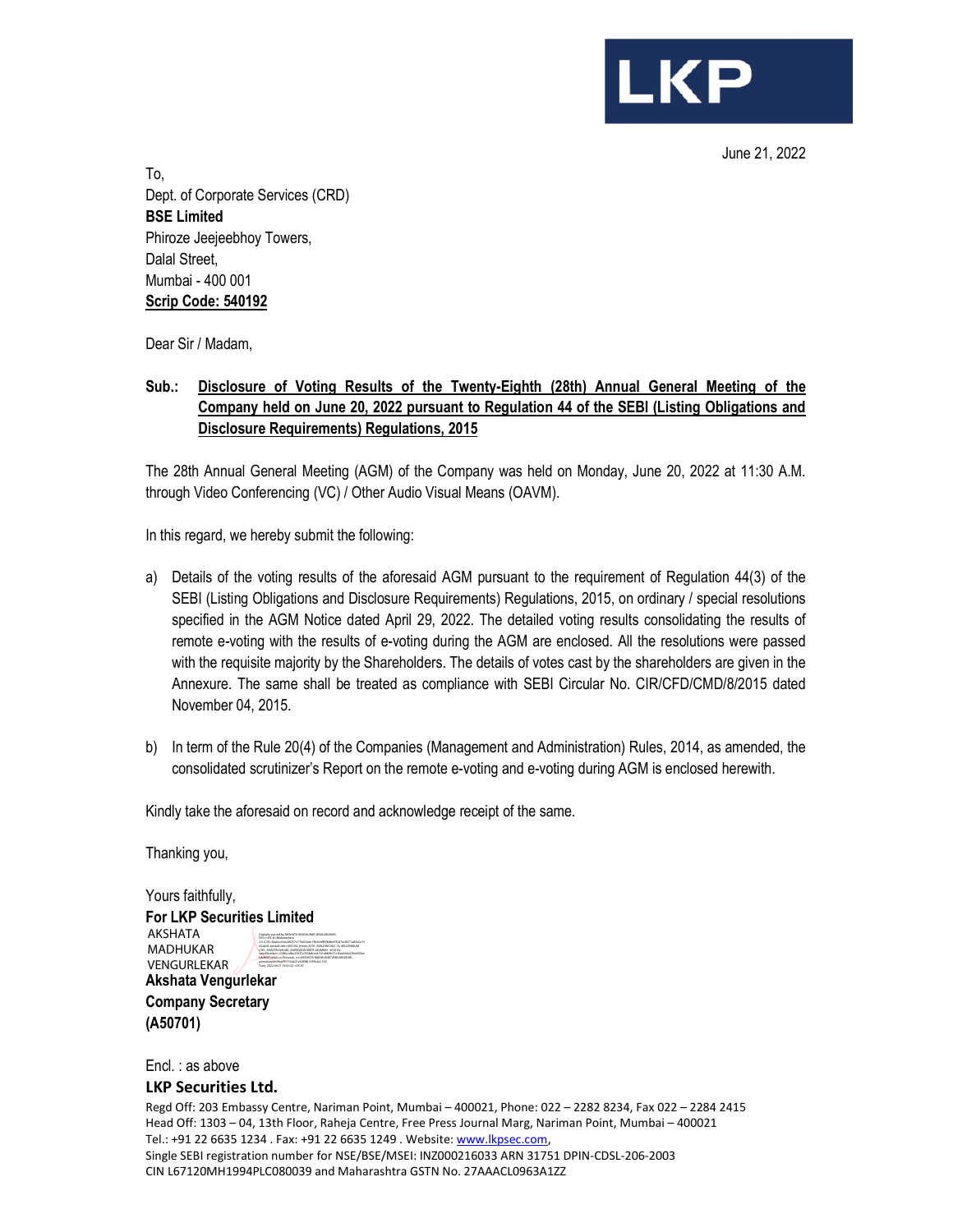# **LKP**

| Voting results                                                               |               |
|------------------------------------------------------------------------------|---------------|
| Record date                                                                  | June 13, 2022 |
| Total number of shareholders on record date                                  | 10,596        |
| No. of shareholders present in the meeting either in person or through proxy |               |
| a) Promoters and Promoter group                                              | 0             |
| b) Public                                                                    |               |
| No. of shareholders attended the meeting through video conferencing          |               |
| a) Promoters and Promoter group                                              | 4             |
| b) Public                                                                    |               |
|                                                                              |               |
| No. of resolution passed in the meeting                                      | 8             |

#### **LKP Securities Ltd.**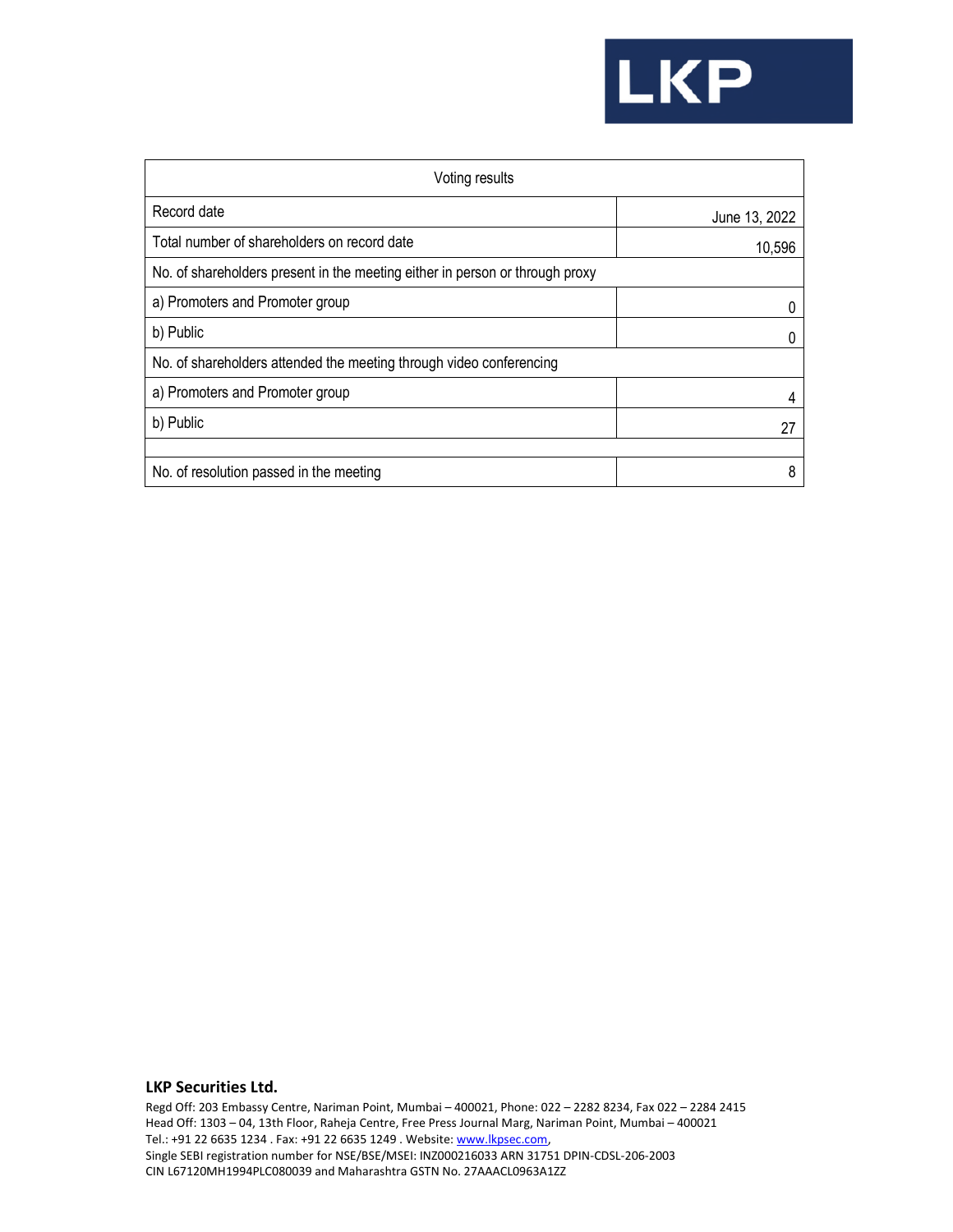

| <b>Resolution (1)</b>          |                                                       |                       |                        |                                                                       |                             |                                                                                                                                                       |                                               |                                             |  |  |
|--------------------------------|-------------------------------------------------------|-----------------------|------------------------|-----------------------------------------------------------------------|-----------------------------|-------------------------------------------------------------------------------------------------------------------------------------------------------|-----------------------------------------------|---------------------------------------------|--|--|
|                                | Resolution required: (Ordinary / Special)             |                       |                        | Ordinary                                                              |                             |                                                                                                                                                       |                                               |                                             |  |  |
| agenda/resolution?             | Whether promoter/promoter group are interested in the |                       |                        | No<br>To receive, consider and adopt the Audited Financial Statements |                             |                                                                                                                                                       |                                               |                                             |  |  |
|                                | Description of resolution considered                  |                       |                        | <b>Statutory Auditors thereon</b>                                     |                             | (Standalone & Consolidated) of the Company for the Financial Year ended<br>March 31, 2022, together with the Report of the Board of Directors and the |                                               |                                             |  |  |
| Category                       | <b>Mode of voting</b>                                 | No. of<br>shares held | No. of votes<br>polled | % of Votes<br>polled on<br>outstanding<br>shares                      | No. of votes<br>- in favour | No. of votes<br>- against                                                                                                                             | % of votes<br>in favour on<br>votes<br>polled | % of Votes<br>against on<br>votes<br>polled |  |  |
|                                |                                                       | (1)                   | (2)                    | $(3)=[(2)/(1)]^*$<br>100                                              | (4)                         | (5)                                                                                                                                                   | $(6)=[(4)/(2)]^*$<br>100                      | $(7)=[(5)/(2)]$ *<br>100                    |  |  |
| Promoter<br>and                | E-Voting                                              | 52424070              | 52424070               | 100.0000                                                              | 52424070                    | 0                                                                                                                                                     | 100.0000                                      | 0.0000                                      |  |  |
| Promoter<br>Group              | Poll                                                  |                       |                        |                                                                       |                             |                                                                                                                                                       |                                               |                                             |  |  |
|                                | Postal Ballot (if<br>applicable)                      |                       |                        |                                                                       |                             |                                                                                                                                                       |                                               |                                             |  |  |
|                                | Total                                                 | 52424070              | 52424070               | 100.0000                                                              | 52424070                    | 0                                                                                                                                                     | 100.0000                                      | 0.0000                                      |  |  |
| Public-<br><b>Institutions</b> | E-Voting                                              | 3228698               | 3209198                | 99.3960                                                               | 3209198                     | 0                                                                                                                                                     | 100.0000                                      | 0.0000                                      |  |  |
|                                | Poll                                                  |                       |                        |                                                                       |                             |                                                                                                                                                       |                                               |                                             |  |  |
|                                | Postal Ballot (if<br>applicable)                      |                       |                        |                                                                       |                             |                                                                                                                                                       |                                               |                                             |  |  |
|                                | <b>Total</b>                                          | 3228698               | 3209198                | 99.3960                                                               | 3209198                     | 0                                                                                                                                                     | 100.0000                                      | 0.0000                                      |  |  |
| Public-<br>Non                 | E-Voting                                              | 19190808              | 2023017                | 10.5416                                                               | 2023017                     | 0                                                                                                                                                     | 100.0000                                      | 0.0000                                      |  |  |
| <b>Institutions</b>            | Poll                                                  |                       |                        |                                                                       |                             |                                                                                                                                                       |                                               |                                             |  |  |
|                                | Postal Ballot (if<br>applicable)                      |                       |                        |                                                                       |                             |                                                                                                                                                       |                                               |                                             |  |  |
|                                | Total                                                 | 19190808              | 2023017                | 10.5416                                                               | 2023017                     | 0                                                                                                                                                     | 100.0000                                      | 0.0000                                      |  |  |
| Total                          | Total                                                 | 74843576              | 57656285               | 77.0357                                                               | 57656285                    | 0                                                                                                                                                     | 100.0000                                      | 0.0000                                      |  |  |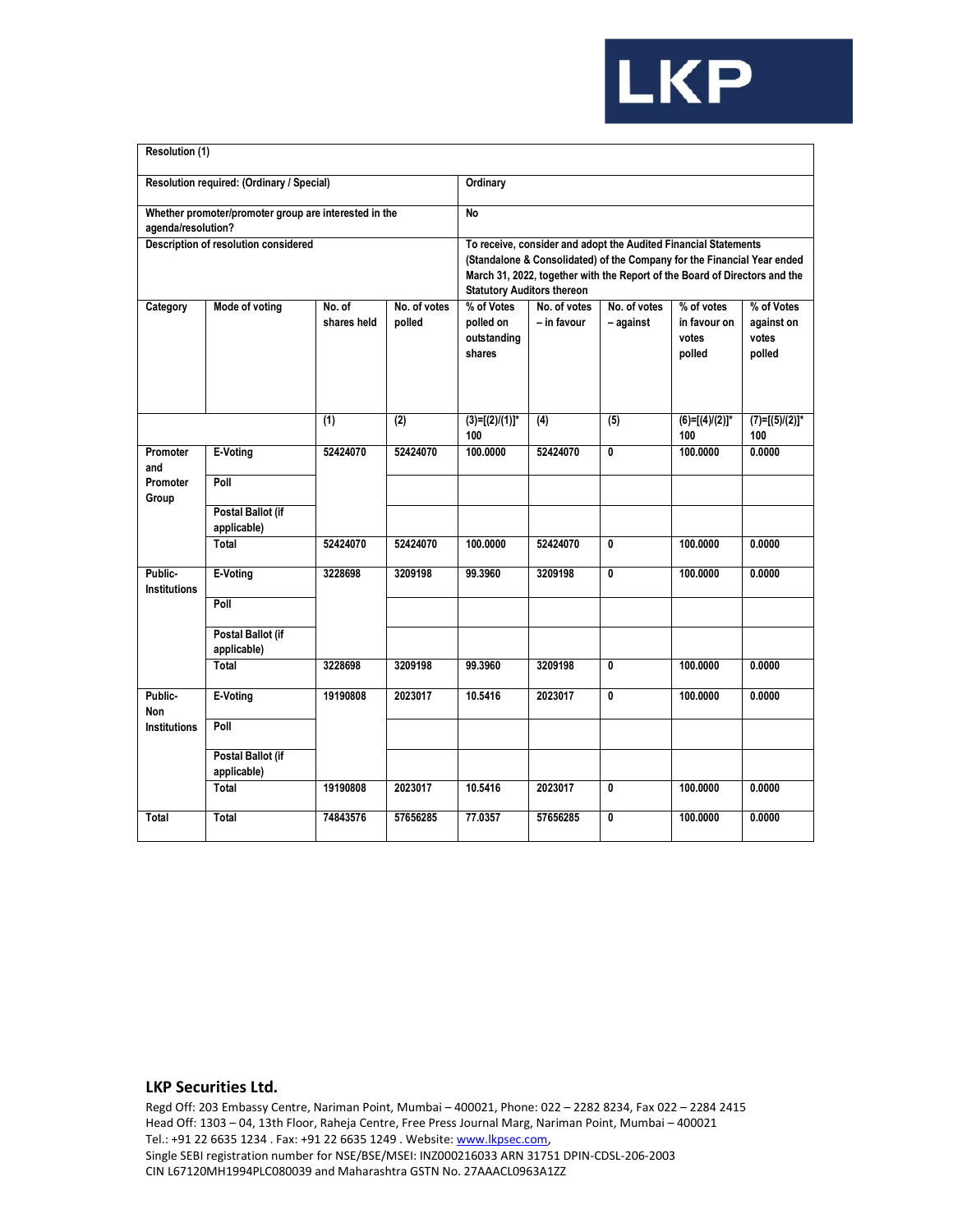

| <b>Resolution (2)</b>          |                                                       |                       |                        |                                                  |                                        |                           |                                               |                                             |
|--------------------------------|-------------------------------------------------------|-----------------------|------------------------|--------------------------------------------------|----------------------------------------|---------------------------|-----------------------------------------------|---------------------------------------------|
|                                | Resolution required: (Ordinary / Special)             |                       |                        | Ordinary                                         |                                        |                           |                                               |                                             |
| agenda/resolution?             | Whether promoter/promoter group are interested in the |                       |                        | <b>No</b>                                        |                                        |                           |                                               |                                             |
|                                | Description of resolution considered                  |                       |                        |                                                  | To declare a Dividend on Equity Shares |                           |                                               |                                             |
| Category                       | Mode of voting                                        | No. of<br>shares held | No. of votes<br>polled | % of Votes<br>polled on<br>outstanding<br>shares | No. of votes<br>- in favour            | No. of votes<br>- against | % of votes<br>in favour on<br>votes<br>polled | % of Votes<br>against on<br>votes<br>polled |
|                                |                                                       | (1)                   | (2)                    | $(3)=[(2)/(1)]^*$<br>100                         | (4)                                    | (5)                       | $(6)=[(4)/(2)]^*$<br>100                      | $(7)=[(5)/(2)]^*$<br>100                    |
| Promoter<br>and                | E-Voting                                              | 52424070              | 52424070               | 100.0000                                         | 52424070                               | 0                         | 100.0000                                      | 0.0000                                      |
| Promoter<br>Group              | Poll                                                  |                       |                        |                                                  |                                        |                           |                                               |                                             |
|                                | Postal Ballot (if<br>applicable)                      |                       |                        |                                                  |                                        |                           |                                               |                                             |
|                                | Total                                                 | 52424070              | 52424070               | 100.0000                                         | 52424070                               | 0                         | 100.0000                                      | 0.0000                                      |
| Public-<br><b>Institutions</b> | E-Voting                                              | 3228698               | 3209198                | 99.3960                                          | 3209198                                | 0                         | 100.0000                                      | 0.0000                                      |
|                                | Poll                                                  |                       |                        |                                                  |                                        |                           |                                               |                                             |
|                                | Postal Ballot (if<br>applicable)                      |                       |                        |                                                  |                                        |                           |                                               |                                             |
|                                | Total                                                 | 3228698               | 3209198                | 99.3960                                          | 3209198                                | 0                         | 100.0000                                      | 0.0000                                      |
| Public-<br><b>Non</b>          | E-Voting                                              | 19190808              | 2023017                | 10.5416                                          | 2023017                                | 0                         | 100.0000                                      | 0.0000                                      |
| <b>Institutions</b>            | Poll                                                  |                       |                        |                                                  |                                        |                           |                                               |                                             |
|                                | Postal Ballot (if<br>applicable)                      |                       |                        |                                                  |                                        |                           |                                               |                                             |
|                                | Total                                                 | 19190808              | 2023017                | 10.5416                                          | 2023017                                | 0                         | 100.0000                                      | 0.0000                                      |
| Total                          | Total                                                 | 74843576              | 57656285               | 77.0357                                          | 57656285                               | 0                         | 100.0000                                      | 0.0000                                      |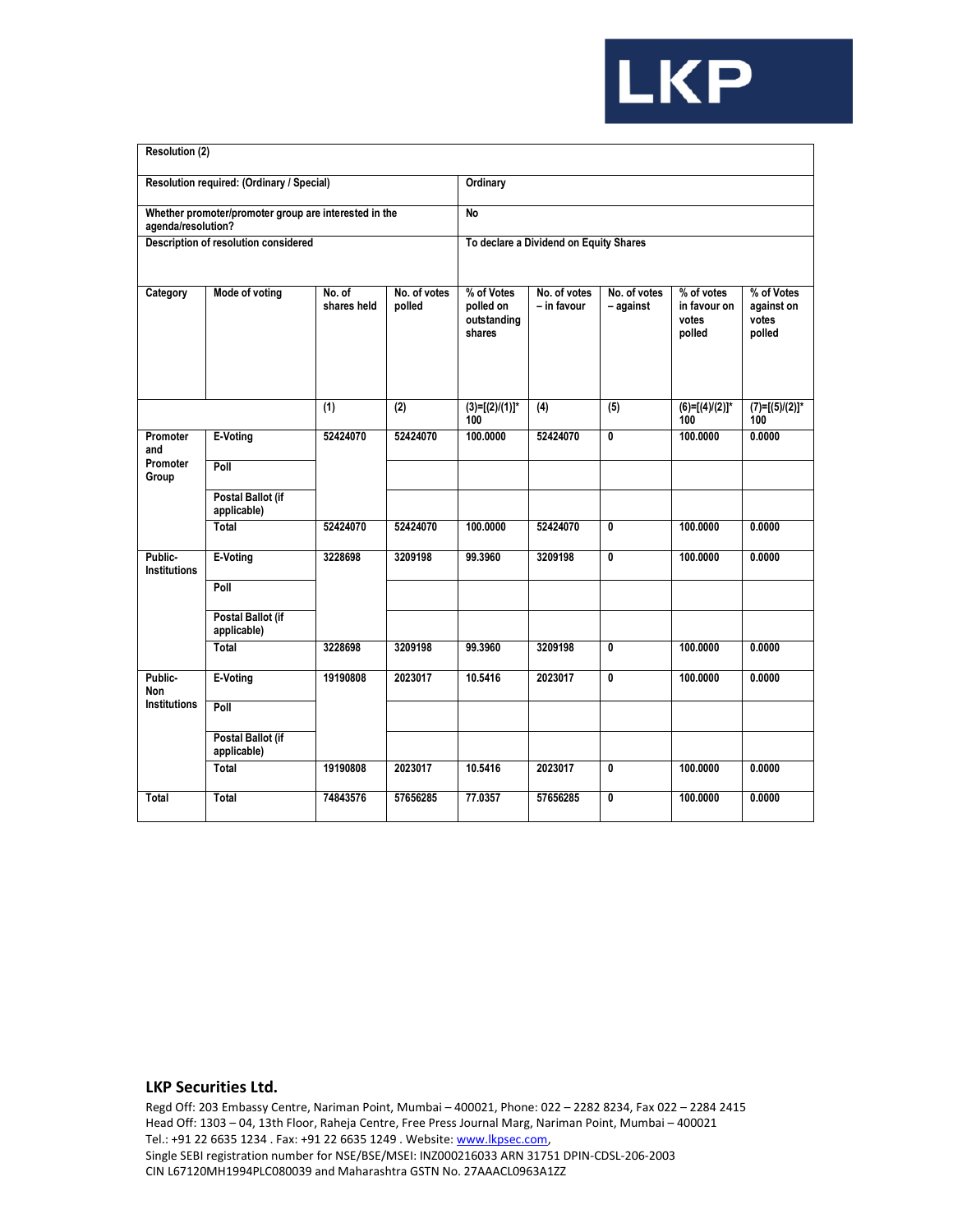

| <b>Resolution (3)</b>          |                                                       |                       |                        |                                                  |                             |                           |                                                                                                                                          |                                             |
|--------------------------------|-------------------------------------------------------|-----------------------|------------------------|--------------------------------------------------|-----------------------------|---------------------------|------------------------------------------------------------------------------------------------------------------------------------------|---------------------------------------------|
|                                | Resolution required: (Ordinary / Special)             |                       |                        | Ordinary                                         |                             |                           |                                                                                                                                          |                                             |
| agenda/resolution?             | Whether promoter/promoter group are interested in the |                       |                        | No                                               |                             |                           |                                                                                                                                          |                                             |
|                                | Description of resolution considered                  |                       |                        |                                                  |                             |                           | To appoint a Director in place of Mr. Mahendra V. Doshi, who retires by<br>rotation and being eligible offers himself for re-appointment |                                             |
| Category                       | Mode of voting                                        | No. of<br>shares held | No. of votes<br>polled | % of Votes<br>polled on<br>outstanding<br>shares | No. of votes<br>– in favour | No. of votes<br>- against | % of votes<br>in favour on<br>votes<br>polled                                                                                            | % of Votes<br>against on<br>votes<br>polled |
|                                |                                                       | (1)                   | (2)                    | $(3)=[(2)/(1)]^*$<br>100                         | (4)                         | (5)                       | $(6)=[(4)/(2)]^*$<br>100                                                                                                                 | $(7)=[(5)/(2)]^*$<br>100                    |
| Promoter<br>and                | E-Voting                                              | 52424070              | 52424070               | 100.0000                                         | 52424070                    | 0                         | 100.0000                                                                                                                                 | 0.0000                                      |
| Promoter<br>Group              | Poll                                                  |                       |                        |                                                  |                             |                           |                                                                                                                                          |                                             |
|                                | Postal Ballot (if<br>applicable)                      |                       |                        |                                                  |                             |                           |                                                                                                                                          |                                             |
|                                | Total                                                 | 52424070              | 52424070               | 100.0000                                         | 52424070                    | 0                         | 100.0000                                                                                                                                 | 0.0000                                      |
| Public-<br><b>Institutions</b> | E-Voting                                              | 3228698               | 3209198                | 99.3960                                          | 3209198                     | 0                         | 100,0000                                                                                                                                 | 0.0000                                      |
|                                | Poll                                                  |                       |                        |                                                  |                             |                           |                                                                                                                                          |                                             |
|                                | Postal Ballot (if<br>applicable)                      |                       |                        |                                                  |                             |                           |                                                                                                                                          |                                             |
|                                | Total                                                 | 3228698               | 3209198                | 99.3960                                          | 3209198                     | 0                         | 100,0000                                                                                                                                 | 0.0000                                      |
| Public-<br>Non                 | E-Voting                                              | 19190808              | 2023017                | 10.5416                                          | 2023016                     | $\mathbf{1}$              | 100.0000                                                                                                                                 | 0.0000                                      |
| <b>Institutions</b>            | Poll                                                  |                       |                        |                                                  |                             |                           |                                                                                                                                          |                                             |
|                                | Postal Ballot (if<br>applicable)                      |                       |                        |                                                  |                             |                           |                                                                                                                                          |                                             |
|                                | Total                                                 | 19190808              | 2023017                | 10.5416                                          | 2023016                     | 1                         | 100.0000                                                                                                                                 | 0.0000                                      |
| Total                          | Total                                                 | 74843576              | 57656285               | 77.0357                                          | 57656284                    | 1                         | 100.0000                                                                                                                                 | 0.0000                                      |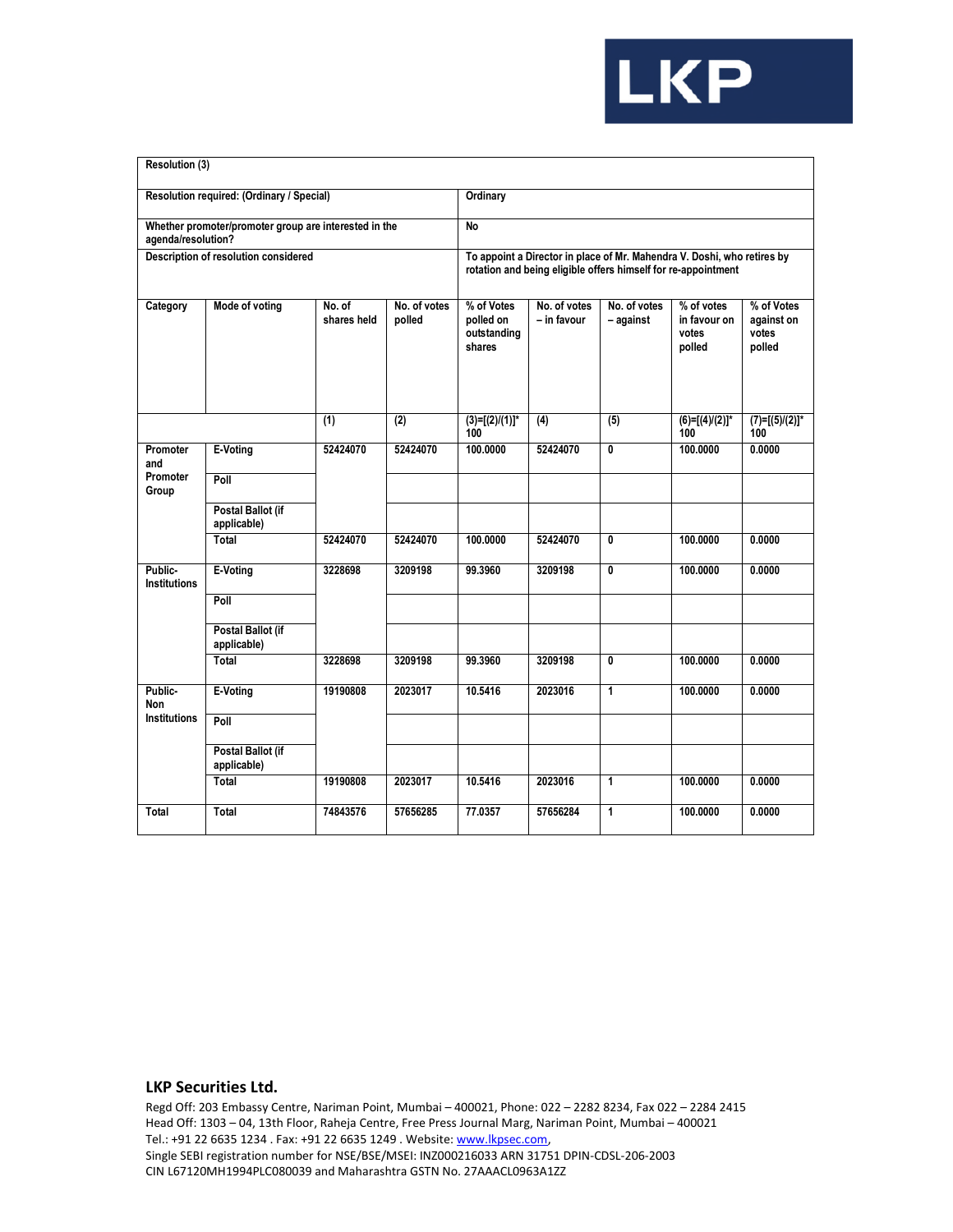

| <b>Resolution (4)</b>          |                                                       |                       |                        |                                                  |                             |                                                    |                                                                    |                                             |
|--------------------------------|-------------------------------------------------------|-----------------------|------------------------|--------------------------------------------------|-----------------------------|----------------------------------------------------|--------------------------------------------------------------------|---------------------------------------------|
|                                | Resolution required: (Ordinary / Special)             |                       |                        | Ordinary                                         |                             |                                                    |                                                                    |                                             |
| agenda/resolution?             | Whether promoter/promoter group are interested in the |                       |                        | <b>No</b>                                        |                             |                                                    |                                                                    |                                             |
|                                | Description of resolution considered                  |                       |                        |                                                  |                             | auditors of the Company and fix their remuneration | To appoint M/s. MGB & Co. LLP, Chartered Accountants, as statutory |                                             |
| Category                       | Mode of voting                                        | No. of<br>shares held | No. of votes<br>polled | % of Votes<br>polled on<br>outstanding<br>shares | No. of votes<br>- in favour | No. of votes<br>- against                          | % of votes<br>in favour on<br>votes<br>polled                      | % of Votes<br>against on<br>votes<br>polled |
|                                |                                                       | (1)                   | (2)                    | $(3)=[(2)/(1)]^*$<br>100                         | (4)                         | (5)                                                | $(6)=[(4)/(2)]^*$<br>100                                           | $(7) = [(5)/(2)]^*$<br>100                  |
| Promoter<br>and                | E-Voting                                              | 52424070              | 52424070               | 100.0000                                         | 52424070                    | 0                                                  | 100.0000                                                           | 0.0000                                      |
| Promoter<br>Group              | Poll                                                  |                       |                        |                                                  |                             |                                                    |                                                                    |                                             |
|                                | Postal Ballot (if<br>applicable)                      |                       |                        |                                                  |                             |                                                    |                                                                    |                                             |
|                                | Total                                                 | 52424070              | 52424070               | 100.0000                                         | 52424070                    | $\overline{\mathbf{0}}$                            | 100.0000                                                           | 0.0000                                      |
| Public-<br><b>Institutions</b> | E-Voting                                              | 3228698               | 3209198                | 99.3960                                          | 3209198                     | $\mathbf{0}$                                       | 100.0000                                                           | 0.0000                                      |
|                                | Poll                                                  |                       |                        |                                                  |                             |                                                    |                                                                    |                                             |
|                                | Postal Ballot (if<br>applicable)                      |                       |                        |                                                  |                             |                                                    |                                                                    |                                             |
|                                | Total                                                 | 3228698               | 3209198                | 99.3960                                          | 3209198                     | $\mathbf{0}$                                       | 100.0000                                                           | 0.0000                                      |
| Public-<br><b>Non</b>          | E-Voting                                              | 19190808              | 2023017                | 10.5416                                          | 2016417                     | 6600                                               | 99.6738                                                            | 0.3262                                      |
| <b>Institutions</b>            | Poll                                                  |                       |                        |                                                  |                             |                                                    |                                                                    |                                             |
|                                | Postal Ballot (if<br>applicable)                      |                       |                        |                                                  |                             |                                                    |                                                                    |                                             |
|                                | Total                                                 | 19190808              | 2023017                | 10.5416                                          | 2016417                     | 6600                                               | 99.6738                                                            | 0.3262                                      |
| Total                          | Total                                                 | 74843576              | 57656285               | 77.0357                                          | 57649685                    | 6600                                               | 99.9886                                                            | 0.0114                                      |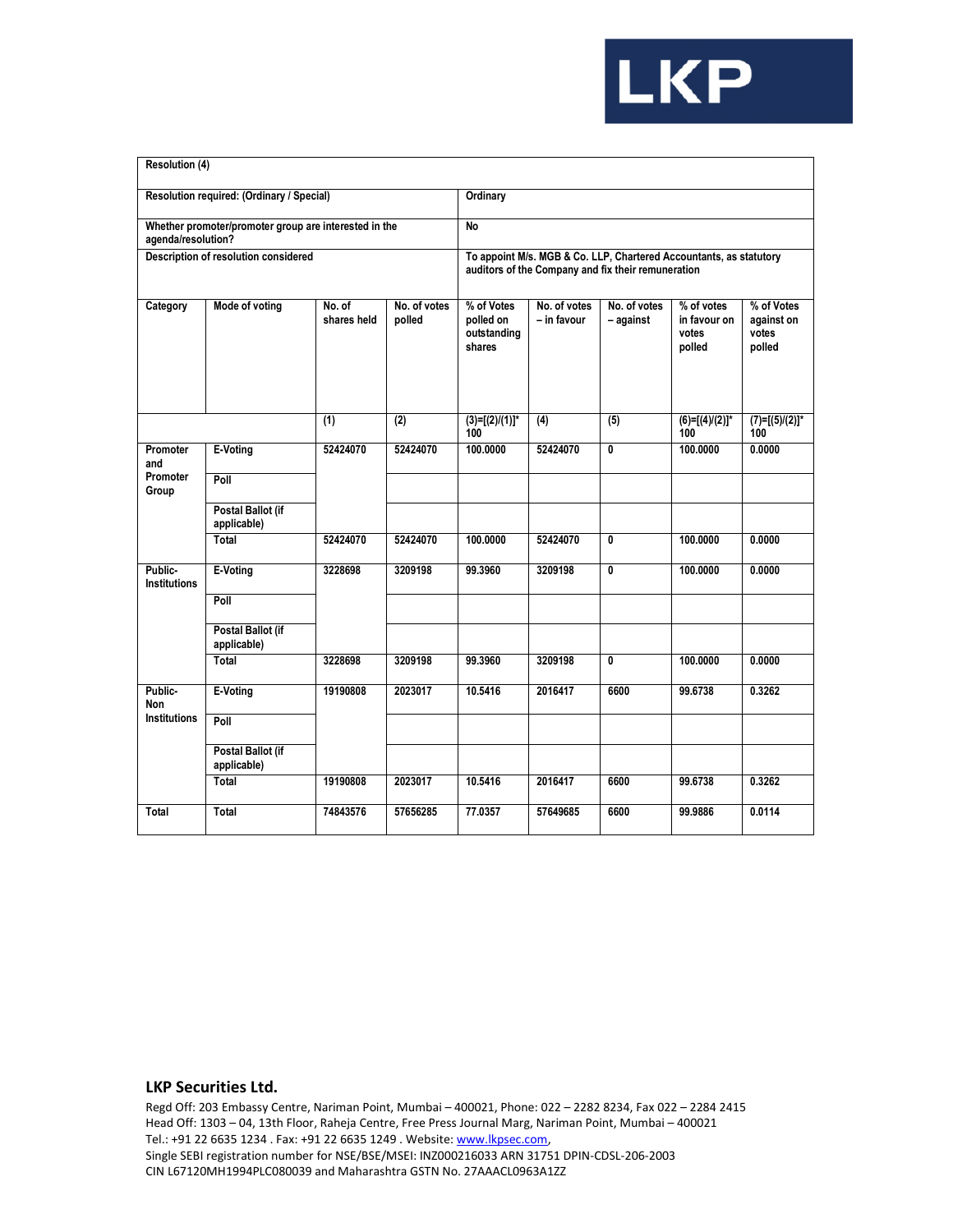

| <b>Resolution (5)</b>          |                                                       |                       |                        |                                                  |                             |                                                 |                                                                         |                                             |
|--------------------------------|-------------------------------------------------------|-----------------------|------------------------|--------------------------------------------------|-----------------------------|-------------------------------------------------|-------------------------------------------------------------------------|---------------------------------------------|
|                                | Resolution required: (Ordinary / Special)             |                       |                        | <b>Special</b>                                   |                             |                                                 |                                                                         |                                             |
| agenda/resolution?             | Whether promoter/promoter group are interested in the |                       |                        | No                                               |                             |                                                 |                                                                         |                                             |
|                                | Description of resolution considered                  |                       |                        |                                                  |                             | the Company and payment of remuneration thereof | Approval for re-appointment of Mr. Pratik Doshi as Managing Director of |                                             |
| Category                       | Mode of voting                                        | No. of<br>shares held | No. of votes<br>polled | % of Votes<br>polled on<br>outstanding<br>shares | No. of votes<br>- in favour | No. of votes<br>- against                       | % of votes<br>in favour on<br>votes<br>polled                           | % of Votes<br>against on<br>votes<br>polled |
|                                |                                                       | (1)                   | (2)                    | $(3)=[(2)/(1)]^*$<br>100                         | (4)                         | (5)                                             | $(6)=[(4)/(2)]^*$<br>100                                                | $(7)=[(5)/(2)]^*$<br>100                    |
| Promoter<br>and                | E-Voting                                              | 52424070              | 52424070               | 100.0000                                         | 52424070                    | 0                                               | 100.0000                                                                | 0.0000                                      |
| Promoter<br>Group              | Poll                                                  |                       |                        |                                                  |                             |                                                 |                                                                         |                                             |
|                                | Postal Ballot (if<br>applicable)                      |                       |                        |                                                  |                             |                                                 |                                                                         |                                             |
|                                | Total                                                 | 52424070              | 52424070               | 100.0000                                         | 52424070                    | 0                                               | 100.0000                                                                | 0.0000                                      |
| Public-<br><b>Institutions</b> | E-Voting                                              | 3228698               | 3209198                | 99.3960                                          | 3209198                     | $\mathbf{0}$                                    | 100.0000                                                                | 0.0000                                      |
|                                | Poll                                                  |                       |                        |                                                  |                             |                                                 |                                                                         |                                             |
|                                | Postal Ballot (if<br>applicable)                      |                       |                        |                                                  |                             |                                                 |                                                                         |                                             |
|                                | Total                                                 | 3228698               | 3209198                | 99.3960                                          | 3209198                     | 0                                               | 100,0000                                                                | 0.0000                                      |
| Public-<br><b>Non</b>          | E-Voting                                              | 19190808              | 2023017                | 10.5416                                          | 2023016                     | 1                                               | 100.0000                                                                | 0.0000                                      |
| <b>Institutions</b>            | Poll                                                  |                       |                        |                                                  |                             |                                                 |                                                                         |                                             |
|                                | Postal Ballot (if<br>applicable)                      |                       |                        |                                                  |                             |                                                 |                                                                         |                                             |
|                                | Total                                                 | 19190808              | 2023017                | 10.5416                                          | 2023016                     | 1                                               | 100.0000                                                                | 0.0000                                      |
| Total                          | Total                                                 | 74843576              | 57656285               | 77.0357                                          | 57656284                    | 1                                               | 100.0000                                                                | 0.0000                                      |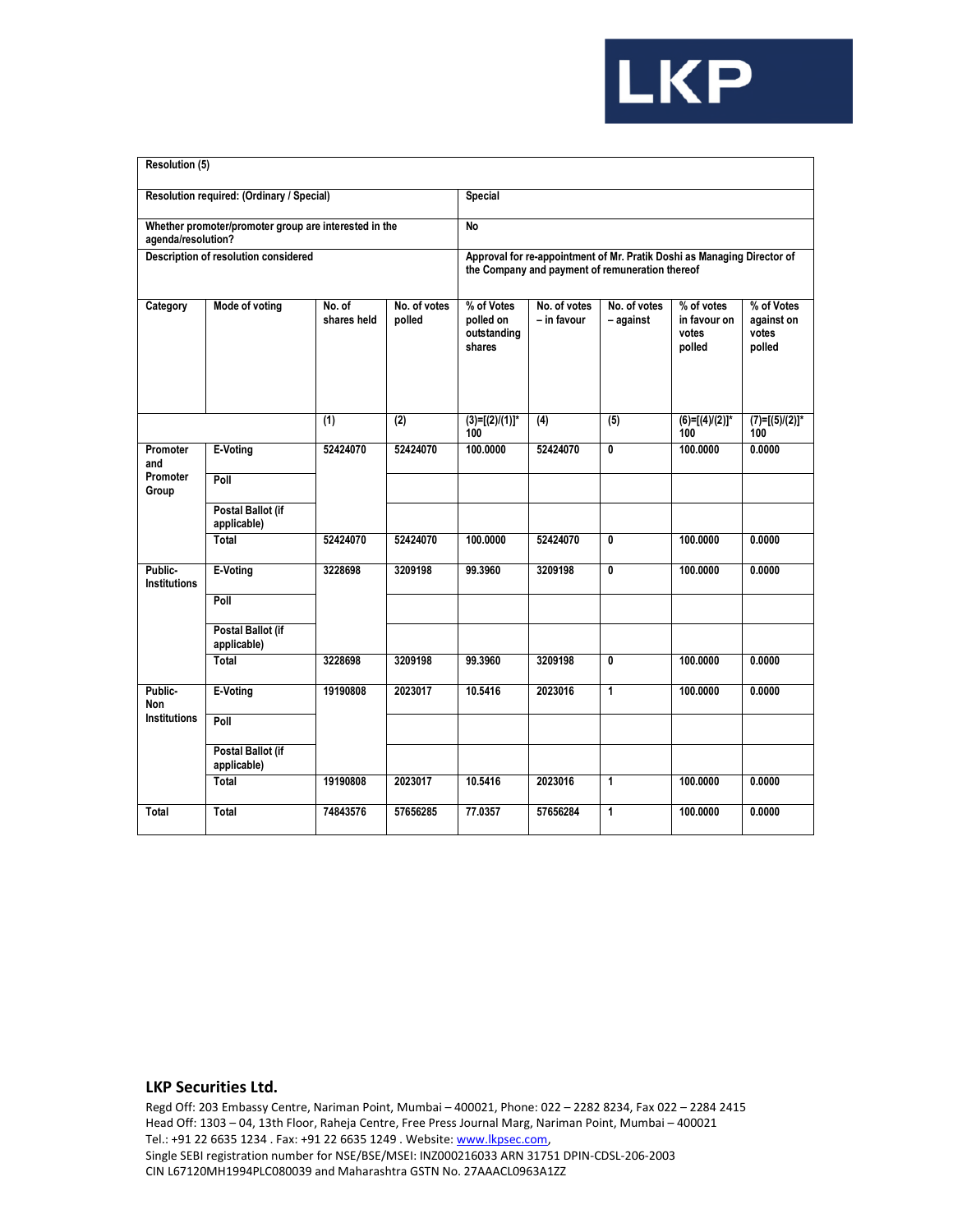

| <b>Resolution (6)</b>          |                                                       |                       |                        |                                                  |                             |                           |                                                                |                                             |
|--------------------------------|-------------------------------------------------------|-----------------------|------------------------|--------------------------------------------------|-----------------------------|---------------------------|----------------------------------------------------------------|---------------------------------------------|
|                                | Resolution required: (Ordinary / Special)             |                       |                        | Special                                          |                             |                           |                                                                |                                             |
| agenda/resolution?             | Whether promoter/promoter group are interested in the |                       |                        | <b>No</b>                                        |                             |                           |                                                                |                                             |
|                                | Description of resolution considered                  |                       |                        |                                                  |                             |                           | Re-appointment of Mr. Sajid Mohamed as an Independent Director |                                             |
| Category                       | Mode of voting                                        | No. of<br>shares held | No. of votes<br>polled | % of Votes<br>polled on<br>outstanding<br>shares | No. of votes<br>- in favour | No. of votes<br>- against | % of votes<br>in favour on<br>votes<br>polled                  | % of Votes<br>against on<br>votes<br>polled |
|                                |                                                       | (1)                   | (2)                    | $(3)=[(2)/(1)]^*$<br>100                         | (4)                         | (5)                       | $(6)=[(4)/(2)]^*$<br>100                                       | $(7)=[(5)/(2)]$ *<br>100                    |
| Promoter<br>and                | E-Voting                                              | 52424070              | 52424070               | 100.0000                                         | 52424070                    | 0                         | 100.0000                                                       | 0.0000                                      |
| Promoter<br>Group              | Poll                                                  |                       |                        |                                                  |                             |                           |                                                                |                                             |
|                                | Postal Ballot (if<br>applicable)                      |                       |                        |                                                  |                             |                           |                                                                |                                             |
|                                | Total                                                 | 52424070              | 52424070               | 100.0000                                         | 52424070                    | 0                         | 100.0000                                                       | 0.0000                                      |
| Public-<br><b>Institutions</b> | E-Voting                                              | 3228698               | 3209198                | 99.3960                                          | 3209198                     | 0                         | 100.0000                                                       | 0.0000                                      |
|                                | Poll                                                  |                       |                        |                                                  |                             |                           |                                                                |                                             |
|                                | Postal Ballot (if<br>applicable)                      |                       |                        |                                                  |                             |                           |                                                                |                                             |
|                                | Total                                                 | 3228698               | 3209198                | 99,3960                                          | 3209198                     | 0                         | 100.0000                                                       | 0.0000                                      |
| Public-<br><b>Non</b>          | <b>E-Voting</b>                                       | 19190808              | 2023017                | 10.5416                                          | 2023016                     | $\mathbf{1}$              | 100.0000                                                       | 0.0000                                      |
| <b>Institutions</b>            | Poll                                                  |                       |                        |                                                  |                             |                           |                                                                |                                             |
|                                | Postal Ballot (if<br>applicable)                      |                       |                        |                                                  |                             |                           |                                                                |                                             |
|                                | Total                                                 | 19190808              | 2023017                | 10.5416                                          | 2023016                     | 1                         | 100.0000                                                       | 0.0000                                      |
| Total                          | Total                                                 | 74843576              | 57656285               | 77.0357                                          | 57656284                    | $\mathbf{1}$              | 100.0000                                                       | 0.0000                                      |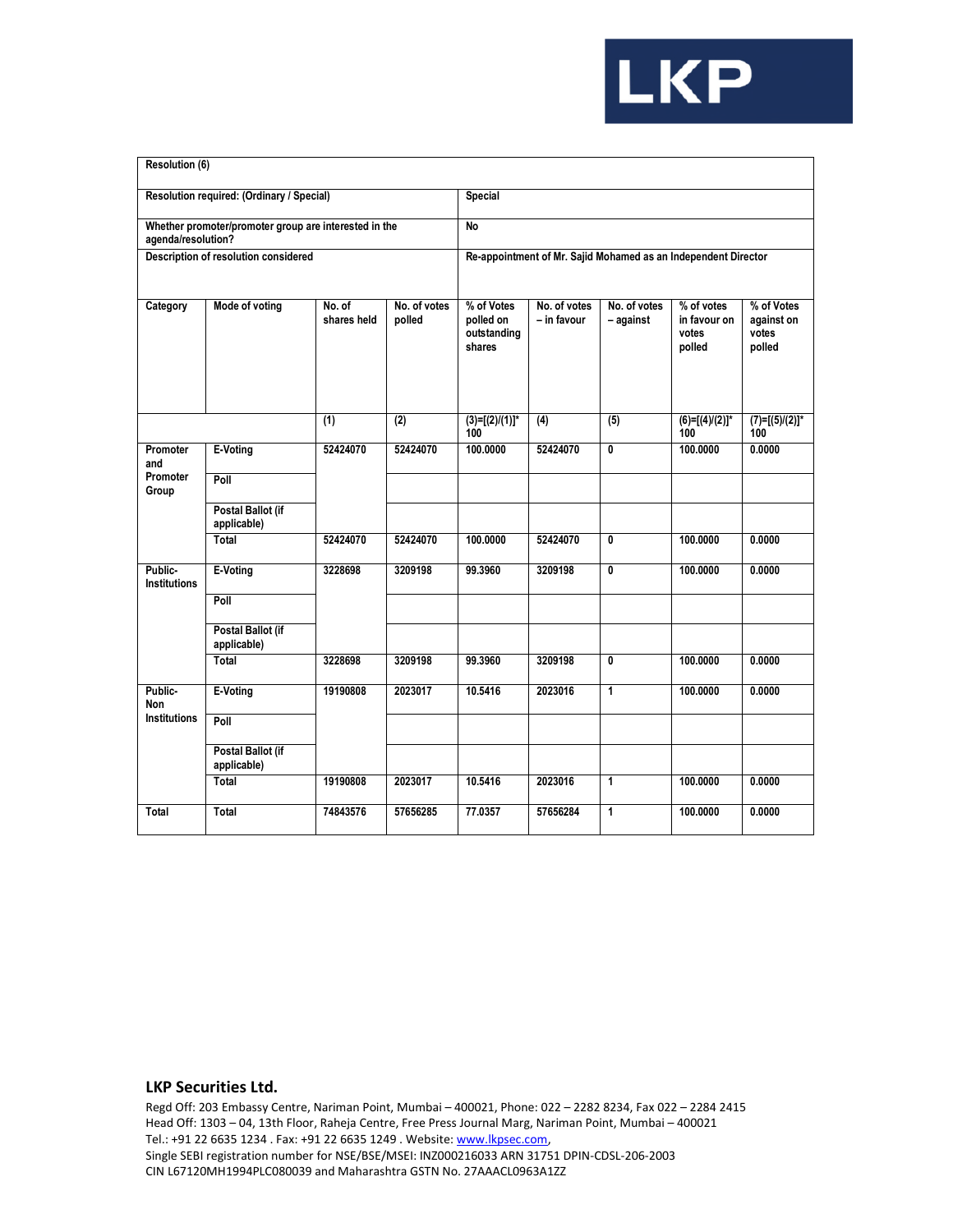

| <b>Resolution (7)</b>          |                                                       |                       |                        |                                                  |                             |                                                       |                                                                   |                                             |
|--------------------------------|-------------------------------------------------------|-----------------------|------------------------|--------------------------------------------------|-----------------------------|-------------------------------------------------------|-------------------------------------------------------------------|---------------------------------------------|
|                                | Resolution required: (Ordinary / Special)             |                       |                        | Special                                          |                             |                                                       |                                                                   |                                             |
| agenda/resolution?             | Whether promoter/promoter group are interested in the |                       |                        | <b>No</b>                                        |                             |                                                       |                                                                   |                                             |
|                                | Description of resolution considered                  |                       |                        |                                                  |                             | Securities Limited Employee Stock Options Scheme 2017 | Approval for variation/modification/amendment of the terms of LKP |                                             |
| Category                       | Mode of voting                                        | No. of<br>shares held | No. of votes<br>polled | % of Votes<br>polled on<br>outstanding<br>shares | No. of votes<br>– in favour | No. of votes<br>- against                             | % of votes<br>in favour on<br>votes<br>polled                     | % of Votes<br>against on<br>votes<br>polled |
|                                |                                                       | (1)                   | (2)                    | $(3)=[(2)/(1)]^*$<br>100                         | (4)                         | (5)                                                   | $(6) = [(4)/(2)]^*$<br>100                                        | $(7)=[(5)/(2)]^*$<br>100                    |
| Promoter<br>and                | E-Voting                                              | 52424070              | 52424070               | 100.0000                                         | 52424070                    | 0                                                     | 100.0000                                                          | 0.0000                                      |
| Promoter<br>Group              | Poll                                                  |                       |                        |                                                  |                             |                                                       |                                                                   |                                             |
|                                | Postal Ballot (if<br>applicable)                      |                       |                        |                                                  |                             |                                                       |                                                                   |                                             |
|                                | Total                                                 | 52424070              | 52424070               | 100.0000                                         | 52424070                    | 0                                                     | 100.0000                                                          | 0.0000                                      |
| Public-<br><b>Institutions</b> | E-Voting                                              | 3228698               | 3209198                | 99.3960                                          | 3209198                     | 0                                                     | 100.0000                                                          | 0.0000                                      |
|                                | Poll                                                  |                       |                        |                                                  |                             |                                                       |                                                                   |                                             |
|                                | Postal Ballot (if<br>applicable)                      |                       |                        |                                                  |                             |                                                       |                                                                   |                                             |
|                                | Total                                                 | 3228698               | 3209198                | 99.3960                                          | 3209198                     | 0                                                     | 100.0000                                                          | 0.0000                                      |
| Public-<br>Non                 | E-Voting                                              | 19190808              | 2023017                | 10.5416                                          | 2023017                     | 0                                                     | 100.0000                                                          | 0.0000                                      |
| <b>Institutions</b>            | Poll                                                  |                       |                        |                                                  |                             |                                                       |                                                                   |                                             |
|                                | Postal Ballot (if<br>applicable)                      |                       |                        |                                                  |                             |                                                       |                                                                   |                                             |
|                                | Total                                                 | 19190808              | 2023017                | 10.5416                                          | 2023017                     | 0                                                     | 100.0000                                                          | 0.0000                                      |
| Total                          | Total                                                 | 74843576              | 57656285               | 77.0357                                          | 57656285                    | 0                                                     | 100.0000                                                          | 0.0000                                      |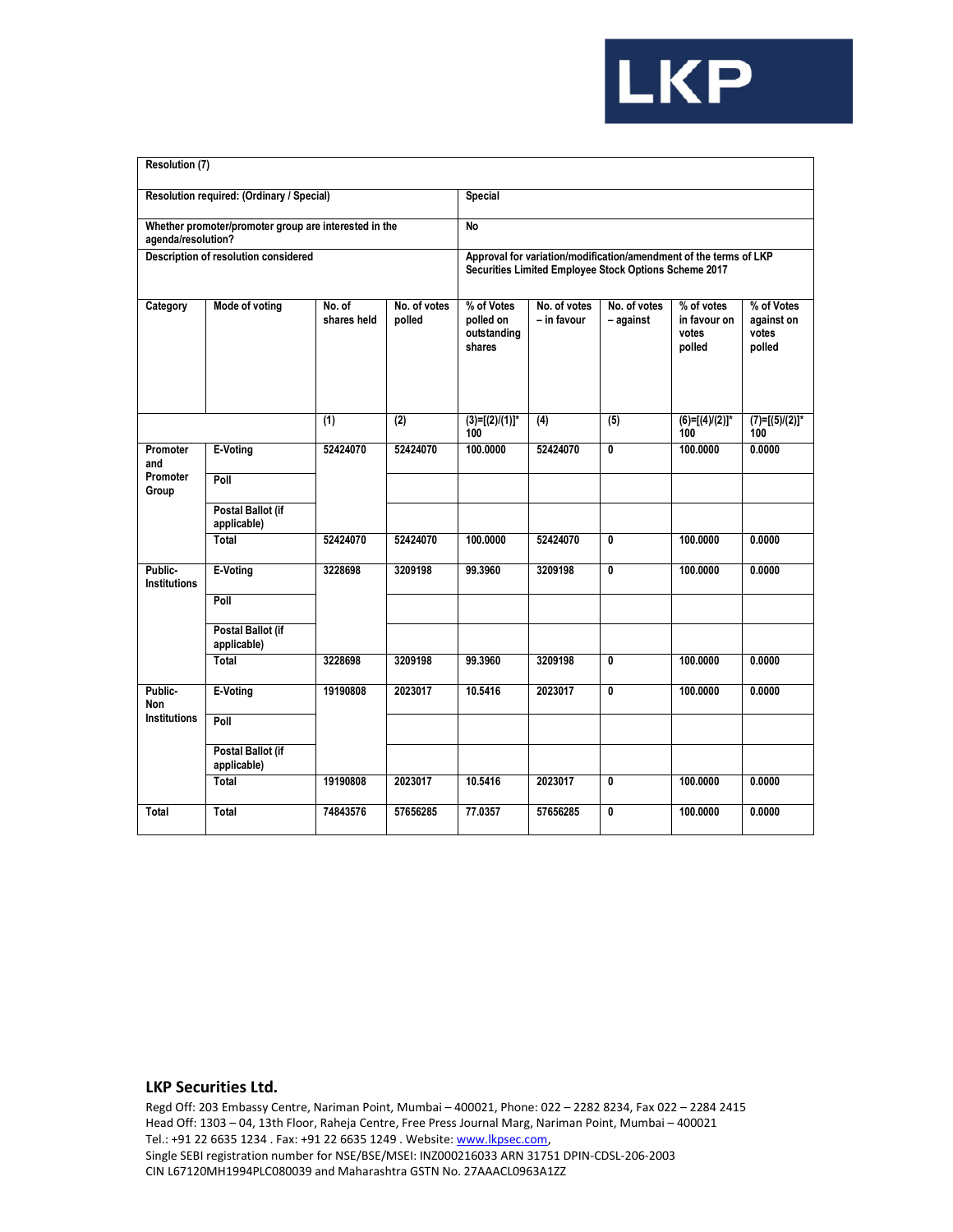

| <b>Resolution (8)</b>          |                                                       |                       |                        |                                                                                                                |                             |                           |                                               |                                             |  |  |
|--------------------------------|-------------------------------------------------------|-----------------------|------------------------|----------------------------------------------------------------------------------------------------------------|-----------------------------|---------------------------|-----------------------------------------------|---------------------------------------------|--|--|
|                                | Resolution required: (Ordinary / Special)             |                       |                        | <b>Special</b>                                                                                                 |                             |                           |                                               |                                             |  |  |
| agenda/resolution?             | Whether promoter/promoter group are interested in the |                       |                        | No                                                                                                             |                             |                           |                                               |                                             |  |  |
|                                | Description of resolution considered                  |                       |                        | To consider and approve the Issue, Offer and Allotment of Convertible<br><b>Warrants on Preferential Basis</b> |                             |                           |                                               |                                             |  |  |
| Category                       | Mode of voting                                        | No. of<br>shares held | No. of votes<br>polled | % of Votes<br>polled on<br>outstanding<br>shares                                                               | No. of votes<br>- in favour | No. of votes<br>- against | % of votes<br>in favour on<br>votes<br>polled | % of Votes<br>against on<br>votes<br>polled |  |  |
|                                |                                                       | (1)                   | (2)                    | $(3)=[(2)/(1)]^*$<br>100                                                                                       | (4)                         | (5)                       | $(6)=[(4)/(2)]^*$<br>100                      | $(7)=[(5)/(2)]^*$<br>100                    |  |  |
| Promoter<br>and                | E-Voting                                              | 52424070              | 52424070               | 100.0000                                                                                                       | 52424070                    | 0                         | 100.0000                                      | 0.0000                                      |  |  |
| Promoter<br>Group              | Poll                                                  |                       |                        |                                                                                                                |                             |                           |                                               |                                             |  |  |
|                                | Postal Ballot (if<br>applicable)                      |                       |                        |                                                                                                                |                             |                           |                                               |                                             |  |  |
|                                | Total                                                 | 52424070              | 52424070               | 100.0000                                                                                                       | 52424070                    | $\overline{\mathbf{0}}$   | 100.0000                                      | 0.0000                                      |  |  |
| Public-<br><b>Institutions</b> | E-Voting                                              | 3228698               | 3209198                | 99.3960                                                                                                        | 3209198                     | 0                         | 100,0000                                      | 0.0000                                      |  |  |
|                                | Poll                                                  |                       |                        |                                                                                                                |                             |                           |                                               |                                             |  |  |
|                                | Postal Ballot (if<br>applicable)                      |                       |                        |                                                                                                                |                             |                           |                                               |                                             |  |  |
|                                | Total                                                 | 3228698               | 3209198                | 99,3960                                                                                                        | 3209198                     | $\mathbf{0}$              | 100,0000                                      | 0.0000                                      |  |  |
| Public-<br><b>Non</b>          | E-Voting                                              | 19190808              | 2023017                | 10.5416                                                                                                        | 2023011                     | 6                         | 99.9997                                       | 0.0003                                      |  |  |
| <b>Institutions</b>            | Poll                                                  |                       |                        |                                                                                                                |                             |                           |                                               |                                             |  |  |
|                                | Postal Ballot (if<br>applicable)                      |                       |                        |                                                                                                                |                             |                           |                                               |                                             |  |  |
|                                | Total                                                 | 19190808              | 2023017                | 10.5416                                                                                                        | 2023011                     | 6                         | 99.9997                                       | 0.0003                                      |  |  |
| Total                          | Total                                                 | 74843576              | 57656285               | 77.0357                                                                                                        | 57656279                    | 6                         | 100.0000                                      | 0.0000                                      |  |  |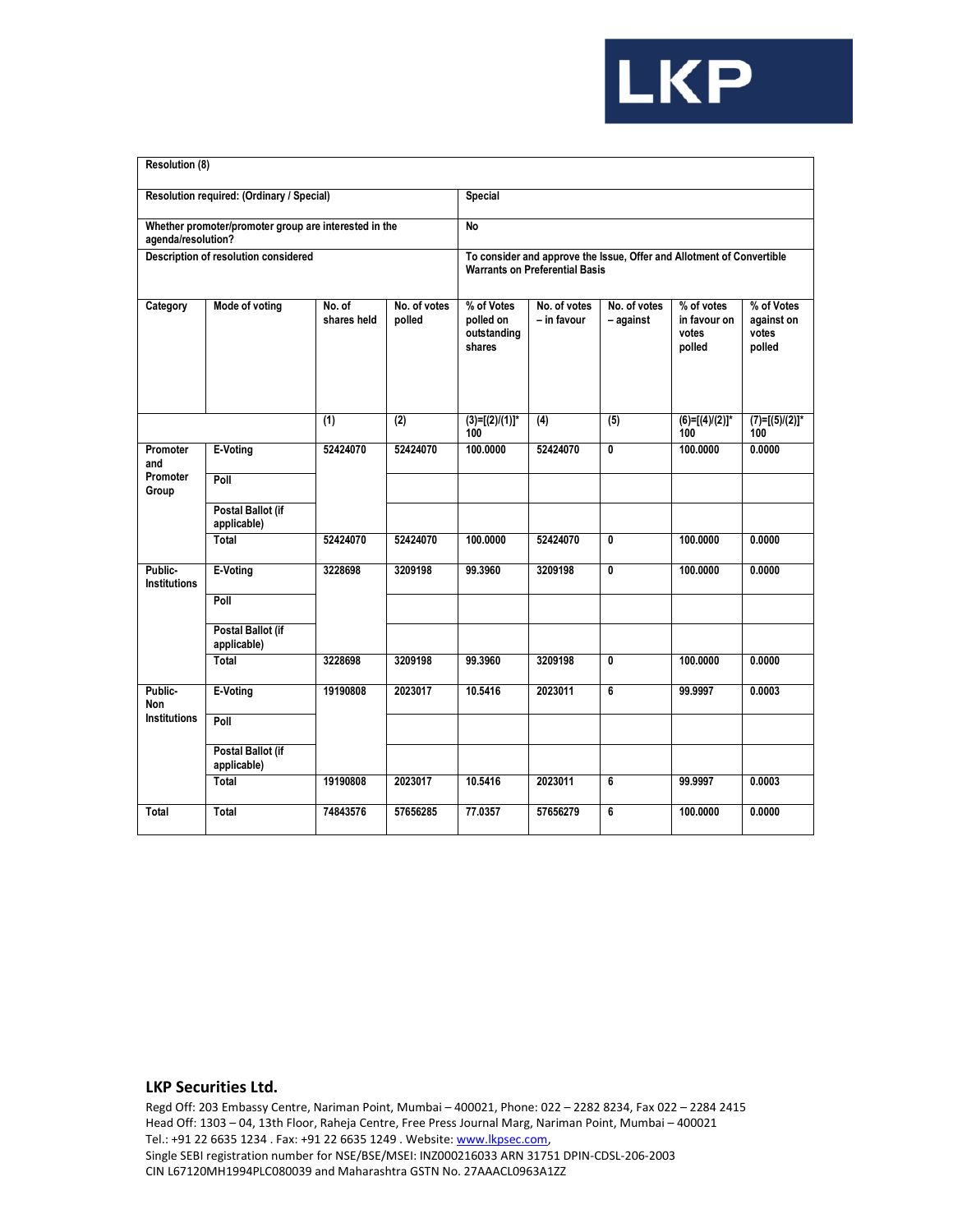*Company Secretaries* 

Resi: G-5/3 Jal Padma, Bangur Nagar, Goregaon West, Mumbai 400 104 Admn office: 31 Topiwala Center, Goregaon West, Mumbai 400 062 Tel: 022-28774306; Mobile 98214 47548; e-mail: cs.ram25@gmail.com GST No. 27ACSPV8251A1Z7 ; MSME Regn no. UDAYAM-MH-18-0050392

20th June, 2022

**Consolidated Scrutinizer's Report on remote e-voting conducted pursuant to provisions of section 108 of Companies Act, 2013 read with Rule 20 of Companies (Management and Administration) Rules, 2014 as amended by Companies (Management and Administration) Amendment Rules, 2015 and remote e-voting during the 28th Annual General Meeting of LKP**  Securities Limited held on Monday, 20<sup>th</sup> June, 2022, through video conferencing ('VC')/ other **audio video means ('OAVM')** 

The Chairman LKP Securities Limited

Dear Sirs,

I, V. Ramachandran, proprietor of M/s V.R. Associates, Company Secretaries (Membership no. ACS 7731, CP no. 4731) have been appointed as Scrutinizer by LKP Securities Limited ("the company) as per Board resolution dated 29th April, 2022 and Company's letter dated 29th April, 2022 for the purpose of scrutinizing the remote e-voting and electronic voting (e-voting) at the Annual General Meeting (AGM) of the company in a fair and transparent manner pursuant to Section 108 of the Companies Act, 2013 ('the Act') read with Rule 20 of the Companies (Management and Administration) Rules, 2014, (as amended) ('the Rules') and Regulation 44 of the SEBI (Listing Obligations and Disclosure Requirements) Regulations, 2015 ('Listing Regulations') and circular dated May 12, 2020, dated January 15, 2021 and dated May 13, 2022 issued by SEBI and in compliance with the framework issued by Ministry of Corporate Affairs through its circular no. 2/2022 dated May 5, 2022 read with circular no. 20/2020 dated May 5, 2020, circular no. 14/2020 dated April 08, 2020 and circular no. 17/2020 dated April 13, 2020 ("MCA Circulars") on the resolutions contained in the Notice of the 28th AGM of the members of the company held on Monday, 20<sup>th</sup> June, 2022 at 11.30 a.m. IST through video conferencing (VC) facility/ other audio visual means (OAVM) facility and also for ascertaining the requisite majority for the resolutions proposed therein.

The Management of the Company is responsible to ensure the compliance with the requirements of the Act and the Rules including MCA Circulars and Listing Regulations relating to remote e-voting and evoting at the AGM for the resolutions contained in the Notice of the 28th AGM of the members of the company. Our responsibility as a Scrutinizer is to ensure that the remote e-voting and e-voting at the AGM is carried out in a fair and transparent manner and to make a consolidated scrutinizer's report on the votes cast "IN FAVOUR" or "AGAINST" the resolutions contained in the Notice of the 28<sup>th</sup> AGM of the members of the Company. The Company has engaged the services of Central Depository Services (India) (CDSL) for voting by electronic means (both for remote e-voting and e-voting at the AGM).

In accordance with the Notice of the 28<sup>th</sup> AGM sent to the members and the 'Advertisement' published pursuant to Rule 20 of the Companies (Management and Administration) Rules, 20·14 (as amended), the remote e-voting period was open from Thursday, June 16, 2022 at 09:00 A.M. and was ended at 5.00 PM IST on Sunday, June 19, 2022.

Members holding shares as on Monday June 13, 2022, "cut-off date", were entitled to vote on the resolution stated in the Notice of the 28th AGM of the Company.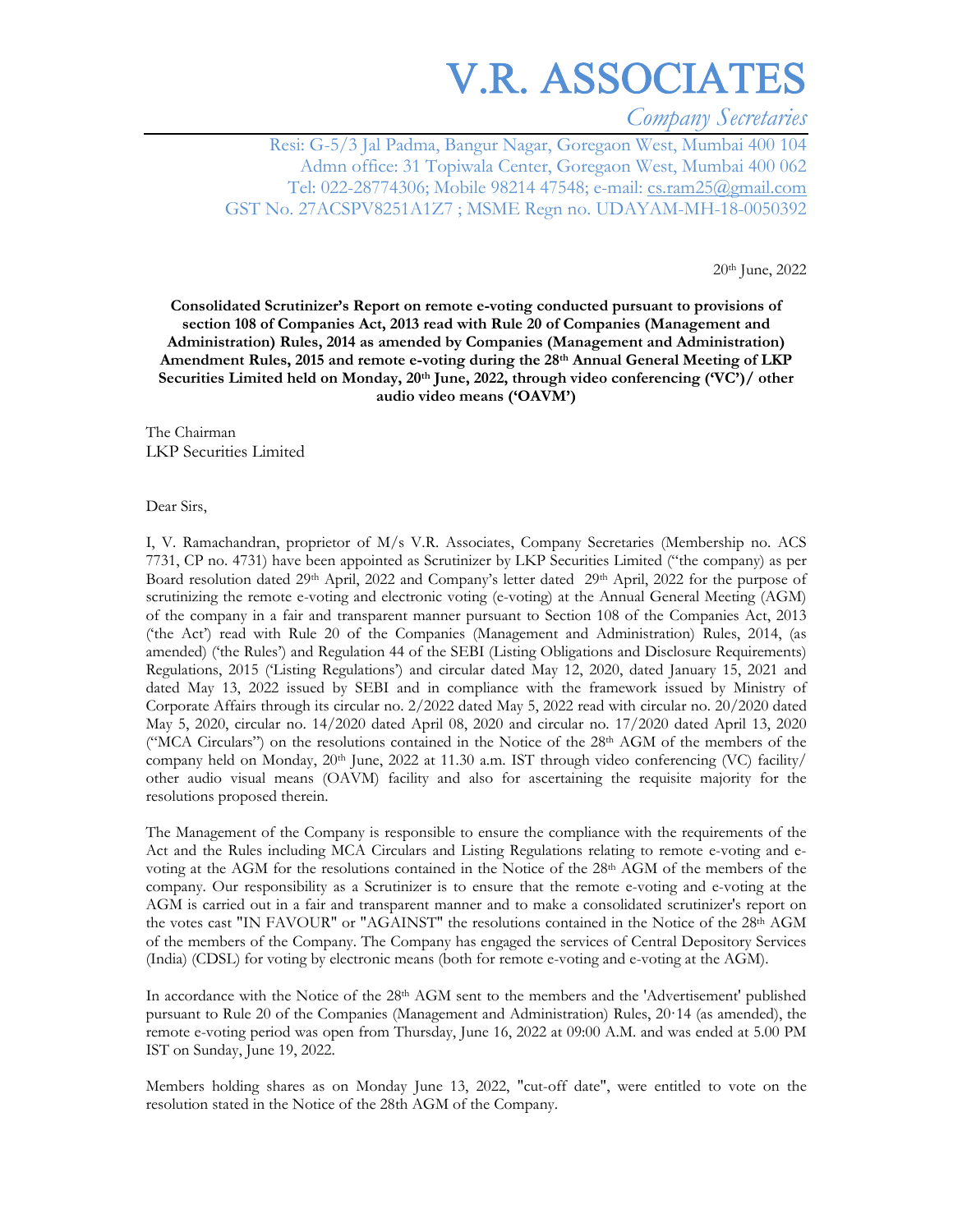*Company Secretaries* 

Resi: G-5/3 Jal Padma, Bangur Nagar, Goregaon West, Mumbai 400 104 Admn office: 31 Topiwala Center, Goregaon West, Mumbai 400 062 Tel: 022-28774306; Mobile 98214 47548; e-mail: cs.ram25@gmail.com GST No. 27ACSPV8251A1Z7 ; MSME Regn no. UDAYAM-MH-18-0050392

The voting at the AGM was allowed by using an electronic voting system, on the resolutions on which the voting is to be held. The said voting system was provided to all those members who attended the AGM through VC/OAVM but have not cast their votes by availing the remote e-voting facility. As per the information provided by CDSL, the name of the members who had already voted through remote evoting facility was blocked for voting at the AGM.

After the conclusion of the voting at the AGM, votes on remote e-voting and e-voting at the AGM were unblocked in the presence of two witnesses who were not employees of the Company and the e-voting results / list of members who have voted for and against were downloaded from the e-voting website of CDSL.

The combined results of the remote e-voting and e-voting at the AGM are:

**Item No. 1:** 

#### **ORDINARY RESOLUTION ADOPTION OF STANDALONE AND CONSOLIDATED FINANCIAL**  STATEMENTS FOR YEAR ENDED 31<sup>ST</sup> MARCH 2022;

| Particulars               |                     | Remote e-voting  |                                       |                     | Voting At AGM    |                                       |                  | <b>Total Voting</b>                   |
|---------------------------|---------------------|------------------|---------------------------------------|---------------------|------------------|---------------------------------------|------------------|---------------------------------------|
|                           | No.<br>οf<br>voters | No. of<br>shares | Percentage<br>on total<br>valid votes | No.<br>of<br>voters | No. of<br>shares | Percentage<br>on total<br>valid votes | No. of<br>shares | Percentage<br>on total<br>valid votes |
| Total vote<br>received    | 54                  | 57580846         | N.A                                   | 9                   | 75439            | N.A                                   | 57656285         | N.A                                   |
| Less:<br>Invalid<br>votes | NIL                 | NIL.             | N.A                                   | $\Omega$            | $\Omega$         | N.A                                   | NIL              | N.A                                   |
| Net valid<br>votes        | 54                  | 57580846         | 99.8692                               | 9                   | 75439            | 0.1308                                | 57656285         | 100.0000                              |
| Voting with<br>Assent     | 54                  | 57580846         | 99.8692                               | 9                   | 75439            | 0.1308                                | 57656285         | 100.0000                              |
| Voting with<br>Dissent    | $\theta$            | $\Omega$         | 0.0000                                | $\Omega$            | $\theta$         | 0.0000                                | $\boldsymbol{0}$ | 0.0000                                |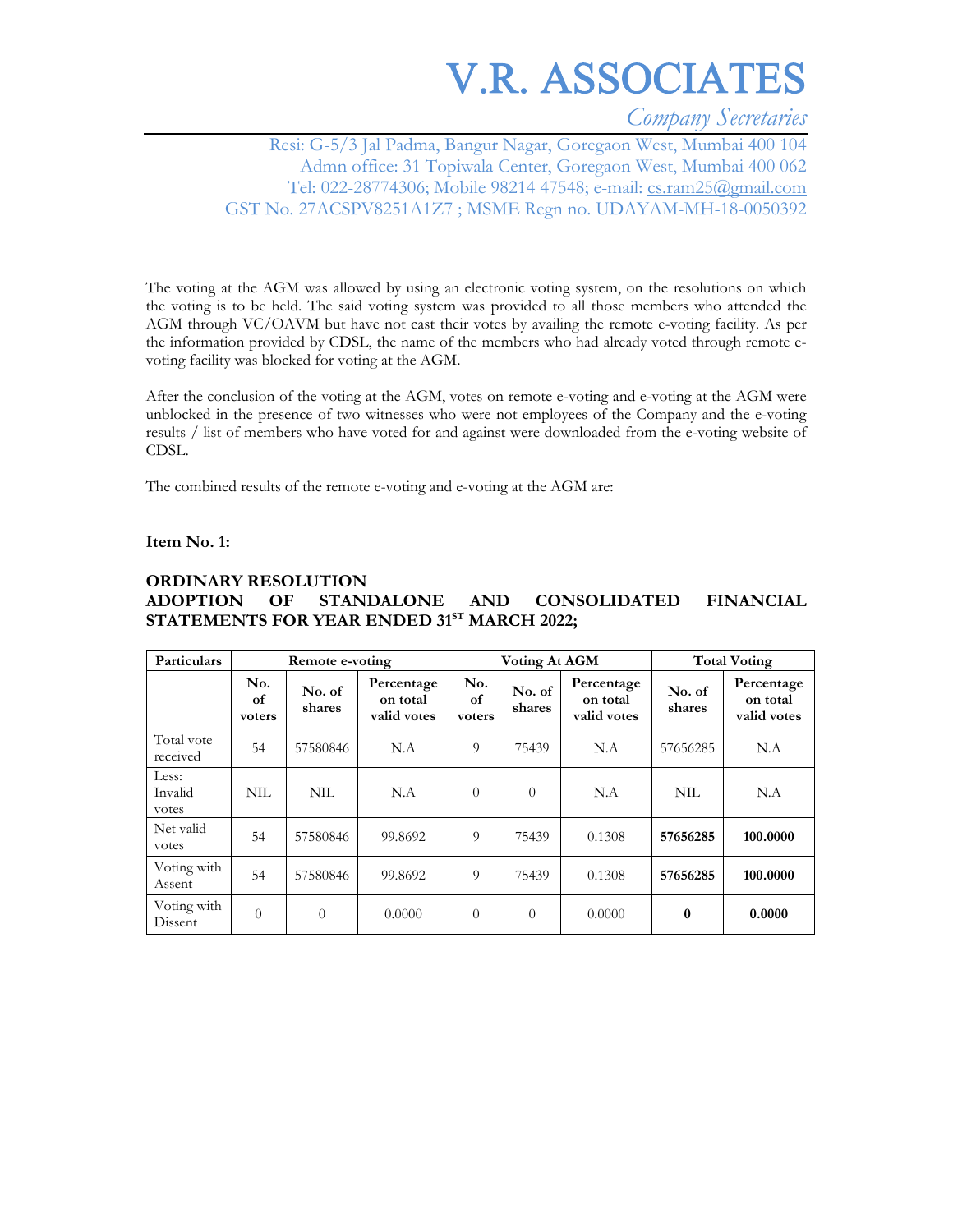*Company Secretaries* 

Resi: G-5/3 Jal Padma, Bangur Nagar, Goregaon West, Mumbai 400 104 Admn office: 31 Topiwala Center, Goregaon West, Mumbai 400 062 Tel: 022-28774306; Mobile 98214 47548; e-mail: cs.ram25@gmail.com GST No. 27ACSPV8251A1Z7 ; MSME Regn no. UDAYAM-MH-18-0050392

#### **Item No. 2: ORDINARY RESOLUTION TO DECLARE A DIVIDEND ON EQUITY SHARES;**

| Particulars               |                     | Remote e-voting  |                                       |                     | <b>Voting At AGM</b> |                                       |                  | <b>Total Voting</b>                   |
|---------------------------|---------------------|------------------|---------------------------------------|---------------------|----------------------|---------------------------------------|------------------|---------------------------------------|
|                           | No.<br>οf<br>voters | No. of<br>shares | Percentage<br>on total<br>valid votes | No.<br>of<br>voters | No. of<br>shares     | Percentage<br>on total<br>valid votes | No. of<br>shares | Percentage<br>on total<br>valid votes |
| Total vote<br>received    | 54                  | 57580846         | N.A                                   | 9                   | 75439                | N.A                                   | 57656285         | N.A                                   |
| Less:<br>Invalid<br>votes | NIL.                | NIL              | N.A                                   | $\Omega$            | $\overline{0}$       | N.A                                   | NIL              | N.A                                   |
| Net valid<br>votes        | 54                  | 57580846         | 99.8692                               | 9                   | 75439                | 0.1308                                | 57656285         | 100.0000                              |
| Voting with<br>Assent     | 54                  | 57580846         | 99.8692                               | $\Omega$            | 75439                | 0.1308                                | 57656285         | 100.0000                              |
| Voting with<br>Dissent    | $\theta$            | $\theta$         | 0.0000                                | $\theta$            | $\theta$             | 0.0000                                | $\bf{0}$         | 0.0000                                |

#### **Item No. 3: ORDINARY RESOLUTION RE-APPOINTMENT OF MR. MAHENDRA V. DOSHI (DIN 00123243), WHO RETIRES BY ROTATION;**

| Particulars               |                     | Remote e-voting  |                                       |                     | Voting At AGM    |                                       |                  | <b>Total Voting</b>                   |
|---------------------------|---------------------|------------------|---------------------------------------|---------------------|------------------|---------------------------------------|------------------|---------------------------------------|
|                           | No.<br>of<br>voters | No. of<br>shares | Percentage<br>on total<br>valid votes | No.<br>οf<br>voters | No. of<br>shares | Percentage<br>on total<br>valid votes | No. of<br>shares | Percentage<br>on total<br>valid votes |
| Total vote<br>received    | 54                  | 57580846         | N.A                                   | 9                   | 75439            | N.A                                   | 57656285         | N.A                                   |
| Less:<br>Invalid<br>votes | NIL                 | NIL              | N.A                                   | $\Omega$            | $\overline{0}$   | N.A                                   | NIL              | N.A                                   |
| Net valid<br>votes        | 54                  | 57580846         | 99.8692                               | 9                   | 75439            | 0.1308                                | 57656285         | 100.0000                              |
| Voting with<br>Assent     | 53                  | 57580845         | 99.8692                               | $\Omega$            | 75439            | 0.1308                                | 57656284         | 100.0000                              |
| Voting with<br>Dissent    | $\mathbf{1}$        | $\mathbf{1}$     | 0.0000                                | $\Omega$            | $\overline{0}$   | 0.0000                                | 1                | 0.0000                                |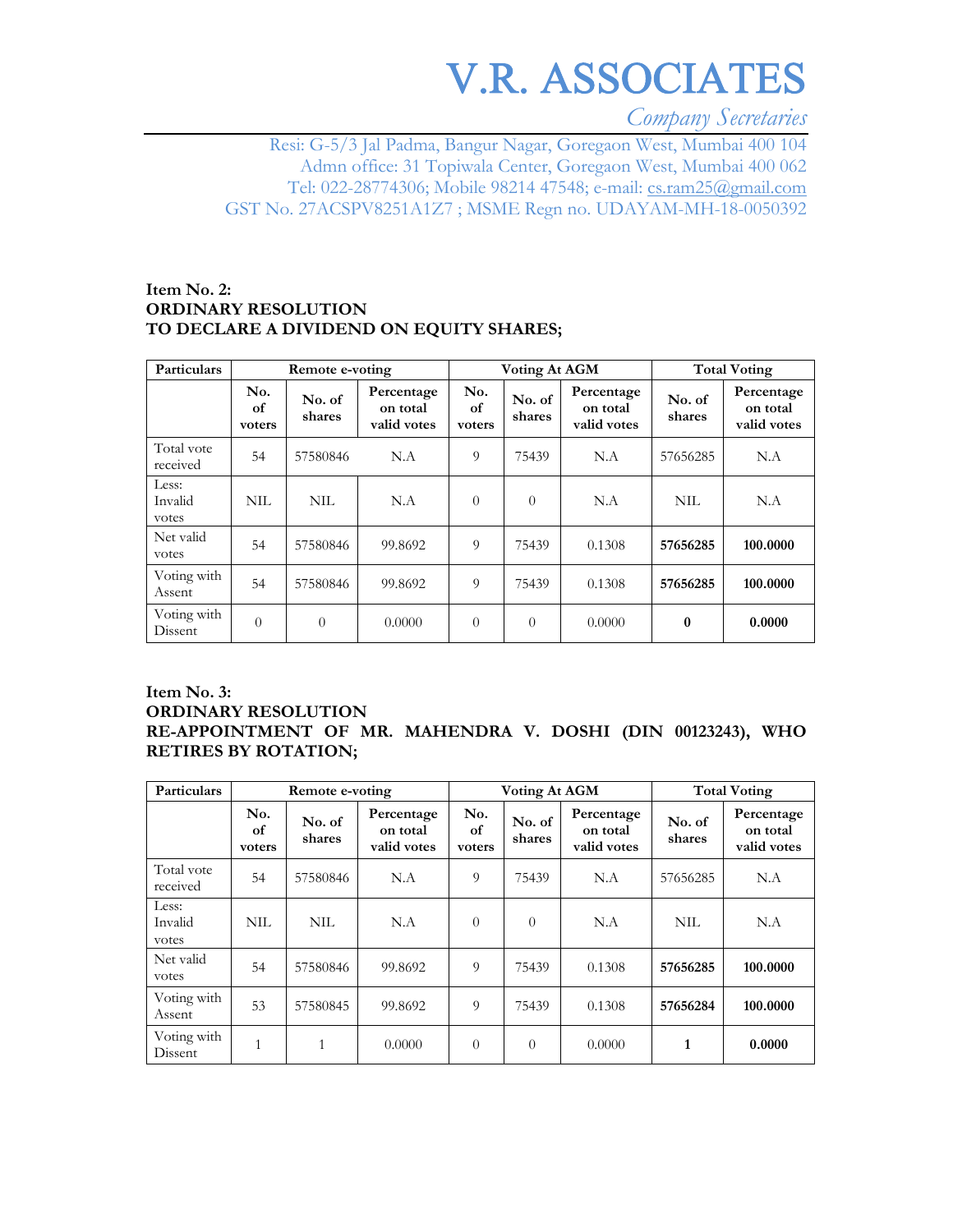*Company Secretaries* 

Resi: G-5/3 Jal Padma, Bangur Nagar, Goregaon West, Mumbai 400 104 Admn office: 31 Topiwala Center, Goregaon West, Mumbai 400 062 Tel: 022-28774306; Mobile 98214 47548; e-mail: cs.ram25@gmail.com GST No. 27ACSPV8251A1Z7 ; MSME Regn no. UDAYAM-MH-18-0050392

#### **Item No. 4: ORDINARY RESOLUTION APPOINTMENT OF M/S MGB & CO. LLP, CHARTERED ACCOUNTANTS AS STATUTORY AUDITORS AND FIXING THEIR REMUNERATION;**

| Particulars               | Remote e-voting     |                  |                                       |                     | Voting At AGM    |                                       | <b>Total Voting</b> |                                       |
|---------------------------|---------------------|------------------|---------------------------------------|---------------------|------------------|---------------------------------------|---------------------|---------------------------------------|
|                           | No.<br>of<br>voters | No. of<br>shares | Percentage<br>on total<br>valid votes | No.<br>of<br>voters | No. of<br>shares | Percentage<br>on total<br>valid votes | No. of<br>shares    | Percentage<br>on total<br>valid votes |
| Total vote<br>received    | 54                  | 57580846         | N.A                                   | 9                   | 75439            | N.A                                   | 57656285            | N.A                                   |
| Less:<br>Invalid<br>votes | <b>NIL</b>          | NIL              | N.A                                   | $\Omega$            | $\theta$         | N.A                                   | NIL                 | N.A                                   |
| Net valid<br>votes        | 54                  | 57580846         | 99.8692                               | 9                   | 75439            | 0.1308                                | 57656285            | 100.0000                              |
| Voting with<br>Assent     | 53                  | 57574246         | 99.8577                               | 9                   | 75439            | 0.1308                                | 57649685            | 99.9886                               |
| Voting with<br>Dissent    | $\mathbf{1}$        | 6600             | 0.0114                                | $\Omega$            | $\theta$         | 0.0000                                | 6600                | 0.0114                                |

#### **Item No. 5: SPECIAL RESOLUTION RE-APPOINTMENT OF MR. PRATIK M. DOSHI AS MANAGING DIRECTOR OF THE COMPANY AND PAYMENT OF REMUNERATION THEREOF;**

| Particulars               | Remote e-voting     |                  |                                       |                     | Voting At AGM    |                                       | <b>Total Voting</b> |                                       |
|---------------------------|---------------------|------------------|---------------------------------------|---------------------|------------------|---------------------------------------|---------------------|---------------------------------------|
|                           | No.<br>οf<br>voters | No. of<br>shares | Percentage<br>on total<br>valid votes | No.<br>οf<br>voters | No. of<br>shares | Percentage<br>on total<br>valid votes | No. of<br>shares    | Percentage<br>on total<br>valid votes |
| Total vote<br>received    | 54                  | 57580846         | N.A                                   | 9                   | 75439            | N.A                                   | 57656285            | N.A                                   |
| Less:<br>Invalid<br>votes | <b>NIL</b>          | NIL              | N.A                                   | $\Omega$            | $\overline{0}$   | N.A                                   | NIL                 | N.A                                   |
| Net valid<br>votes        | 54                  | 57580846         | 99.8692                               | 9                   | 75439            | 0.1308                                | 57656285            | 100.0000                              |
| Voting with<br>Assent     | 53                  | 57580845         | 99.8692                               | 9                   | 75439            | 0.1308                                | 57656284            | 100.0000                              |
| Voting with<br>Dissent    | $\mathbf{1}$        | 1                | 0.0000                                | $\Omega$            | $\theta$         | 0.0000                                | $\mathbf{1}$        | 0.0000                                |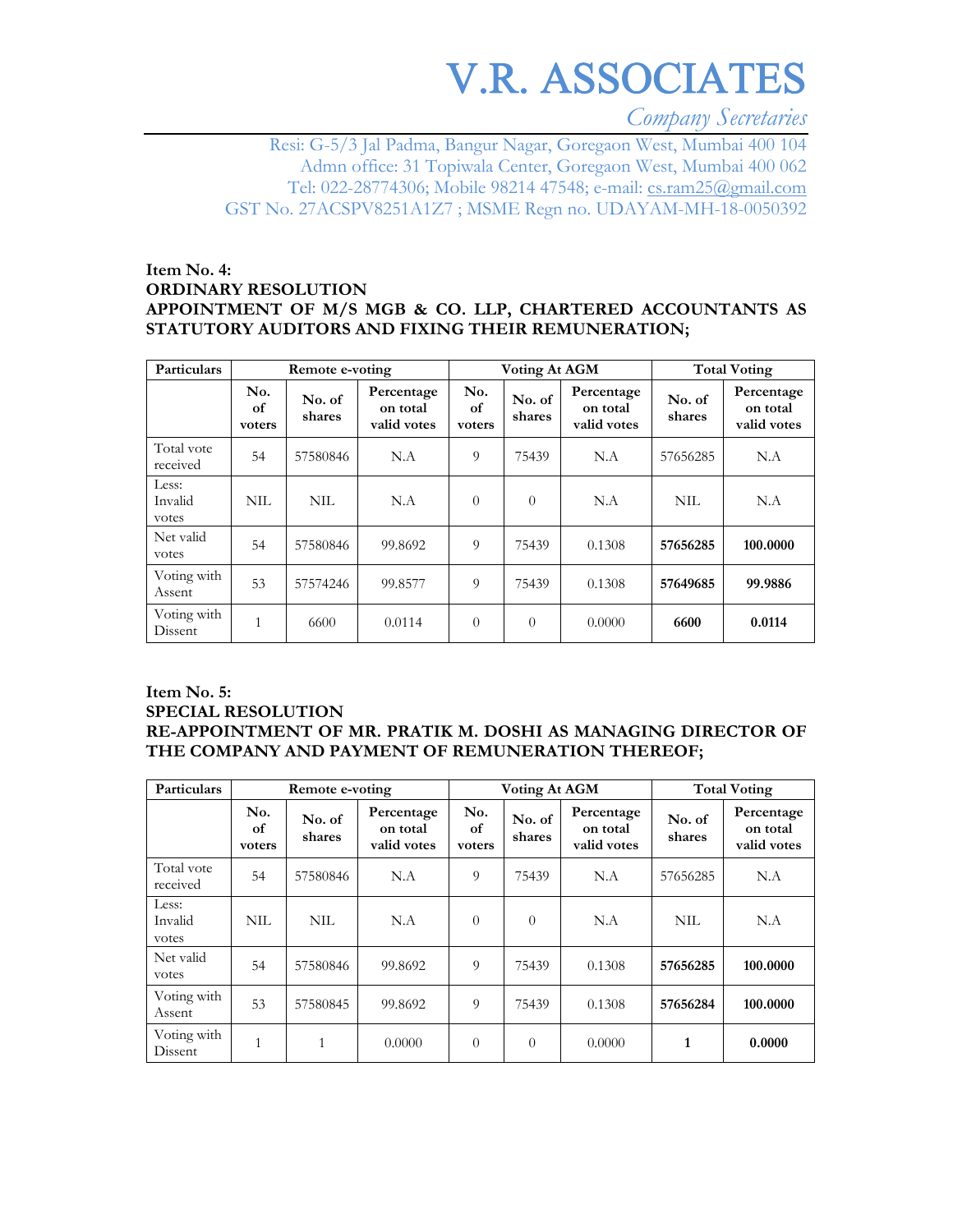*Company Secretaries* 

Resi: G-5/3 Jal Padma, Bangur Nagar, Goregaon West, Mumbai 400 104 Admn office: 31 Topiwala Center, Goregaon West, Mumbai 400 062 Tel: 022-28774306; Mobile 98214 47548; e-mail: cs.ram25@gmail.com GST No. 27ACSPV8251A1Z7 ; MSME Regn no. UDAYAM-MH-18-0050392

#### **Item No. 6: SPECIAL RESOLUTION RE-APPOINTMENT OF MR. SAJID MOHAMED AS AN INDEPENDENT DIRECTOR;**

| Particulars               | Remote e-voting     |                  |                                       |                     | Voting At AGM    |                                       | <b>Total Voting</b> |                                       |
|---------------------------|---------------------|------------------|---------------------------------------|---------------------|------------------|---------------------------------------|---------------------|---------------------------------------|
|                           | No.<br>οf<br>voters | No. of<br>shares | Percentage<br>on total<br>valid votes | No.<br>οf<br>voters | No. of<br>shares | Percentage<br>on total<br>valid votes | No. of<br>shares    | Percentage<br>on total<br>valid votes |
| Total vote<br>received    | 54                  | 57580846         | N.A                                   | 9                   | 75439            | N.A                                   | 57656285            | N.A                                   |
| Less:<br>Invalid<br>votes | <b>NIL</b>          | NIL.             | N.A                                   | $\Omega$            | $\overline{0}$   | N.A                                   | NIL                 | N.A                                   |
| Net valid<br>votes        | 54                  | 57580846         | 99.8692                               | 9                   | 75439            | 0.1308                                | 57656285            | 100.0000                              |
| Voting with<br>Assent     | 53                  | 57580845         | 99.8692                               | 9                   | 75439            | 0.1308                                | 57656284            | 100.0000                              |
| Voting with<br>Dissent    | $\mathbf{1}$        | 1                | 0.0000                                | $\Omega$            | $\theta$         | 0.0000                                | $\mathbf{1}$        | 0.0000                                |

#### **Item No. 7: SPECIAL RESOLUTION APPROVAL FOR VARIATION/MODIFICATION/AMENDMENT OF THE TERMS OF LKP SECURITIES LIMITED EMPLOYEE STOCK OPTIONS SCHEME 2017;**

| Particulars               | Remote e-voting     |                  |                                       |                     | <b>Voting At AGM</b> |                                       | <b>Total Voting</b> |                                       |
|---------------------------|---------------------|------------------|---------------------------------------|---------------------|----------------------|---------------------------------------|---------------------|---------------------------------------|
|                           | No.<br>οf<br>voters | No. of<br>shares | Percentage<br>on total<br>valid votes | No.<br>οf<br>voters | No. of<br>shares     | Percentage<br>on total<br>valid votes | No. of<br>shares    | Percentage<br>on total<br>valid votes |
| Total vote<br>received    | 54                  | 57580846         | N.A                                   | 9                   | 75439                | N.A                                   | 57656285            | N.A                                   |
| Less:<br>Invalid<br>votes | NIL                 | NIL              | N.A                                   | $\Omega$            | $\overline{0}$       | N.A                                   | NIL                 | N.A                                   |
| Net valid<br>votes        | 54                  | 57580846         | 99.8692                               | 9                   | 75439                | 0.1308                                | 57656285            | 100.0000                              |
| Voting with<br>Assent     | 54                  | 57580846         | 99.8692                               | 9                   | 75439                | 0.1308                                | 57656285            | 100.0000                              |
| Voting with<br>Dissent    | $\theta$            | $\Omega$         | 0.0000                                | $\theta$            | $\Omega$             | 0.0000                                | $\boldsymbol{0}$    | 0.0000                                |